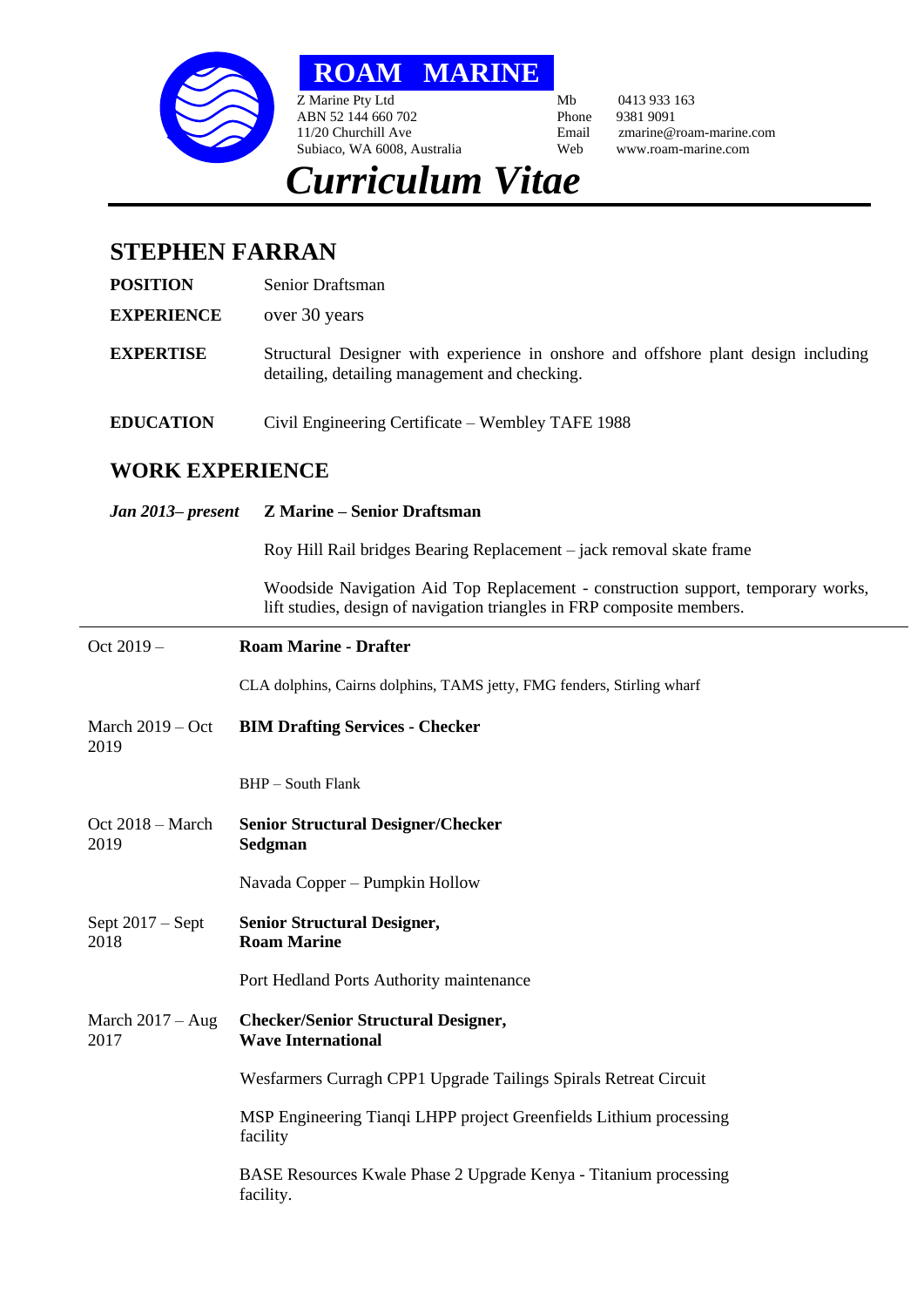| March 2017                | <b>Senior Structural Designer,</b><br><b>AECOM</b>                   |
|---------------------------|----------------------------------------------------------------------|
|                           | <b>Western Power substation</b>                                      |
| Sept $2015 - Feb$<br>2017 | <b>Casual Senior Structural Designer,</b><br><b>Roam Marine</b>      |
|                           | Sydney Harbour Ferry Terminal wharf upgrade                          |
|                           | Fender Upgrade for TAMS                                              |
| $2006 - July 2015$        | <b>Senior Structural Designer</b><br><b>Worley Parsons</b>           |
|                           | ConocoPhillips - Bayu Undan Offshore/Onshore                         |
|                           | Woodside – Vincent Offshore                                          |
|                           |                                                                      |
|                           | Exxon Neftegas Limited - Sakhalin 1 Project                          |
|                           | Woodside - Pluto Offshore                                            |
|                           | Woodside - Pluto Onshore                                             |
|                           | Water Corporation – Southern Seawater Desalination Plant (Binningup) |
|                           | Woodside - Pluto Onshore                                             |
|                           | Design Fabrication Coordinator                                       |
|                           | Woodside - Phase V                                                   |
|                           | Design Fabrication Coordinator                                       |
|                           | Woodside - Stabiliser 6                                              |
|                           | Occidental – ISND Phase III Water Injection                          |
|                           | Coogee Resources - Montara Field Development                         |
|                           | Apache – Simpson 'B' Umbilical                                       |
|                           | Apache - Linda Lee 4 Conductor.                                      |
|                           | Apache – Devils Creek Development/Reindeer Platform                  |
| 2006                      | <b>Senior Structural Designer,</b><br><b>JP Kenny</b>                |
|                           | Chevron - Gorgon Upstream Joint Venture                              |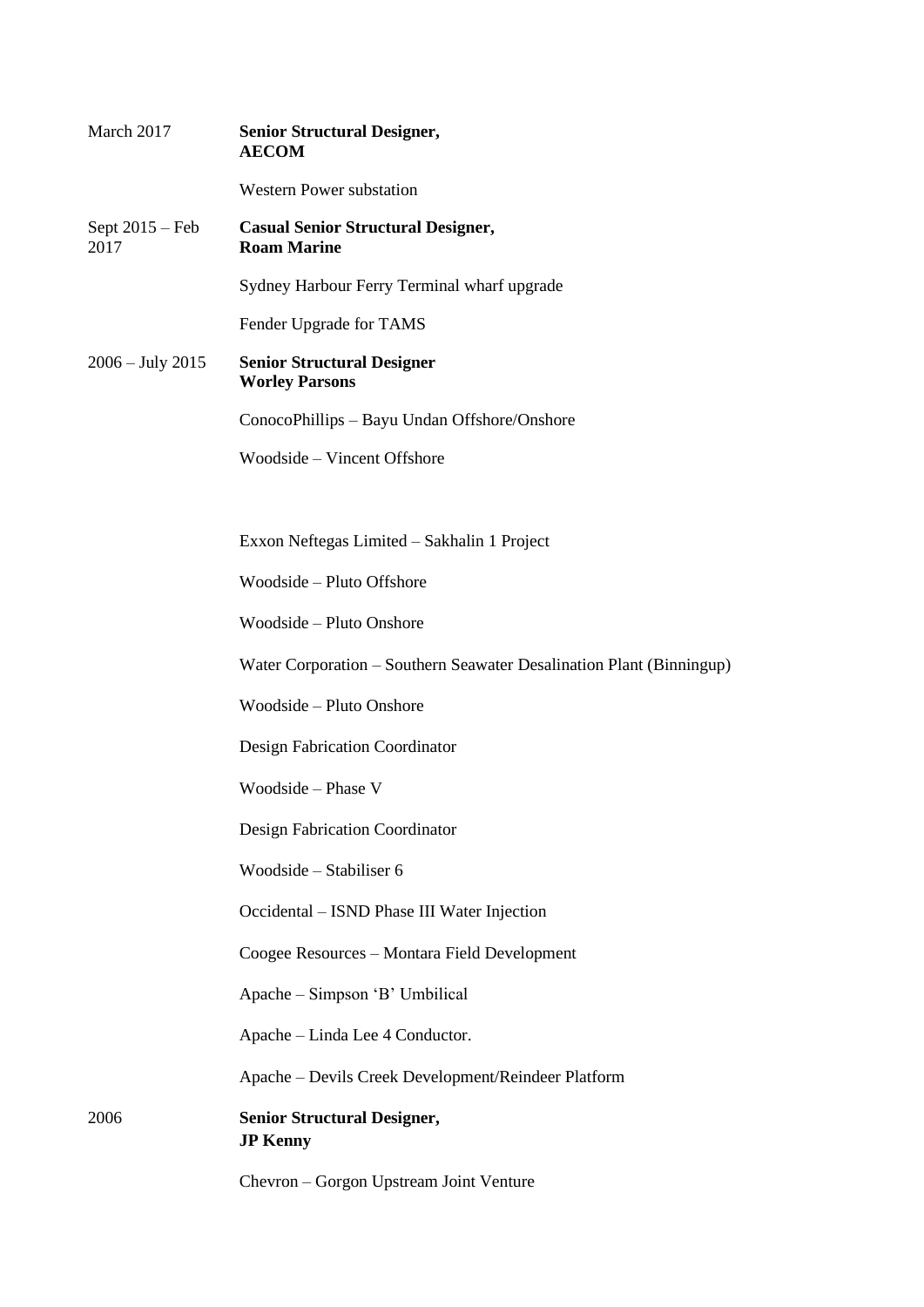|           | Chevron - Wheatstone Feed                                                                |
|-----------|------------------------------------------------------------------------------------------|
|           | Woodside – Angel Project.                                                                |
| 2004-2006 | <b>Senior Structural Designer,</b><br><b>Subsea Developments</b>                         |
|           | Trident – Roc Oil – Cliff Head Development                                               |
|           | Slurry Systems - Magnet Project                                                          |
|           | Saipen – Pipeline Work                                                                   |
|           | Technip Enfield Project                                                                  |
| 2004      | <b>Senior Structural Designer,</b><br>C Engineering & Integrated Services (CEIS) Pty Ltd |
|           | Moulavi Bazar Gas Plant                                                                  |
| 2003-2005 | <b>Senior Structural Designer,</b><br><b>Roam Marine</b>                                 |
|           | <b>Barclay Mowlem</b>                                                                    |
|           | New Caledonia Wharf Project                                                              |
|           | <b>Mermaid Marine</b>                                                                    |
|           | <b>New Wharf Extension</b>                                                               |
|           | Leighton                                                                                 |
|           | New Mount Henry Bridge                                                                   |
| 2003      | <b>Senior Structural Designer,</b><br><b>GRD</b> Minproc                                 |
|           | Kansanshi Copper Project                                                                 |
|           |                                                                                          |
| 2000-2003 | <b>Senior Structural Designer,</b><br><b>Clough Onshore</b>                              |
|           | West Seno Project                                                                        |
|           | Floating Production Unit and Tendon Lay Platform.                                        |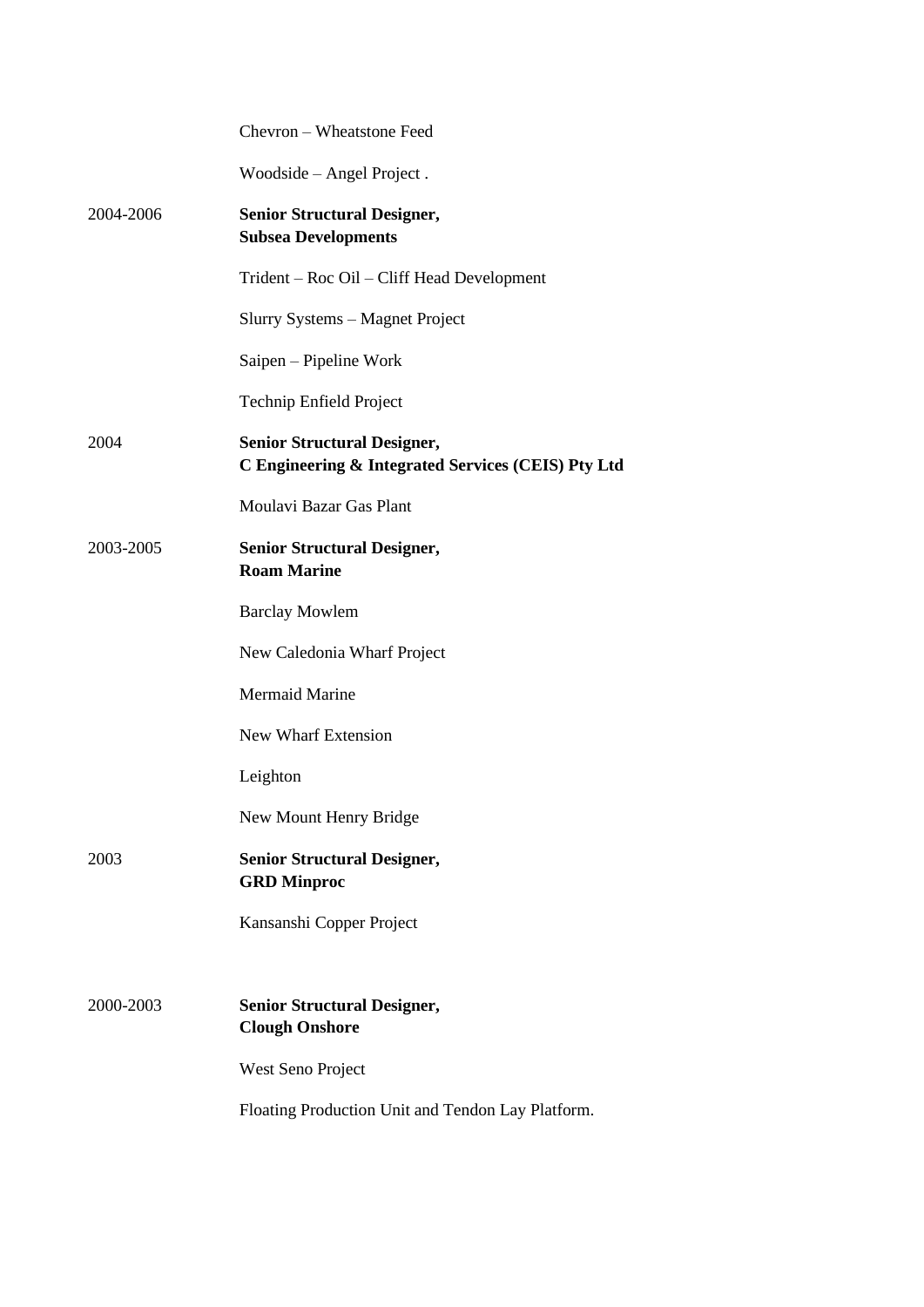| 2000      | <b>Senior Structural Designer</b><br><b>Woods Bagot (Sydney)</b>           |
|-----------|----------------------------------------------------------------------------|
|           | <b>Concord Repatriation General Hospital</b>                               |
|           | Sydney West Overlay Concept Design (Sydney 2000 Olympics)                  |
|           | Detail Design for 'field of play' for Sydney west venues                   |
| 1999      | <b>CSD Graphics - Senior Structural Designer,</b>                          |
| 1998-1999 | <b>CADstruction Drafting Service - Structural Designer,</b>                |
| 1998      | Clough Sandwell Joint Venture - Checker Senior Structural CAD<br>Designer, |
| 1997-1998 | <b>CADstruction Drafting Service - CAD Detailing,</b>                      |
| 1996-1997 | Brown & Root Engineering Pty Ltd - CAD Designer,                           |
| 1996      | <b>C Minproc Engineering - AD Designer,</b>                                |
| 1996      | <b>JR Engineering - CAD Designer,</b>                                      |
| 1996      | Minenco Pty Ltd - CAD Designer,                                            |
| 1996      | <b>BHP Engineering - CAD Designer,</b>                                     |
| 1996      | Krupp Engineering (Aust) Pty Ltd - CAD Designer,                           |
| 1995-1996 | Dawson Brown & Root - CAD Designer,                                        |
| 1995      | <b>Worley Limited - Structural Designer,</b>                               |
| 1994-1995 | <b>Western Mining Corporation, East Spar Alliance -CAD Designer,</b>       |
| 1992      | <b>Clough Engineering Ltd - CAD Designer,</b>                              |